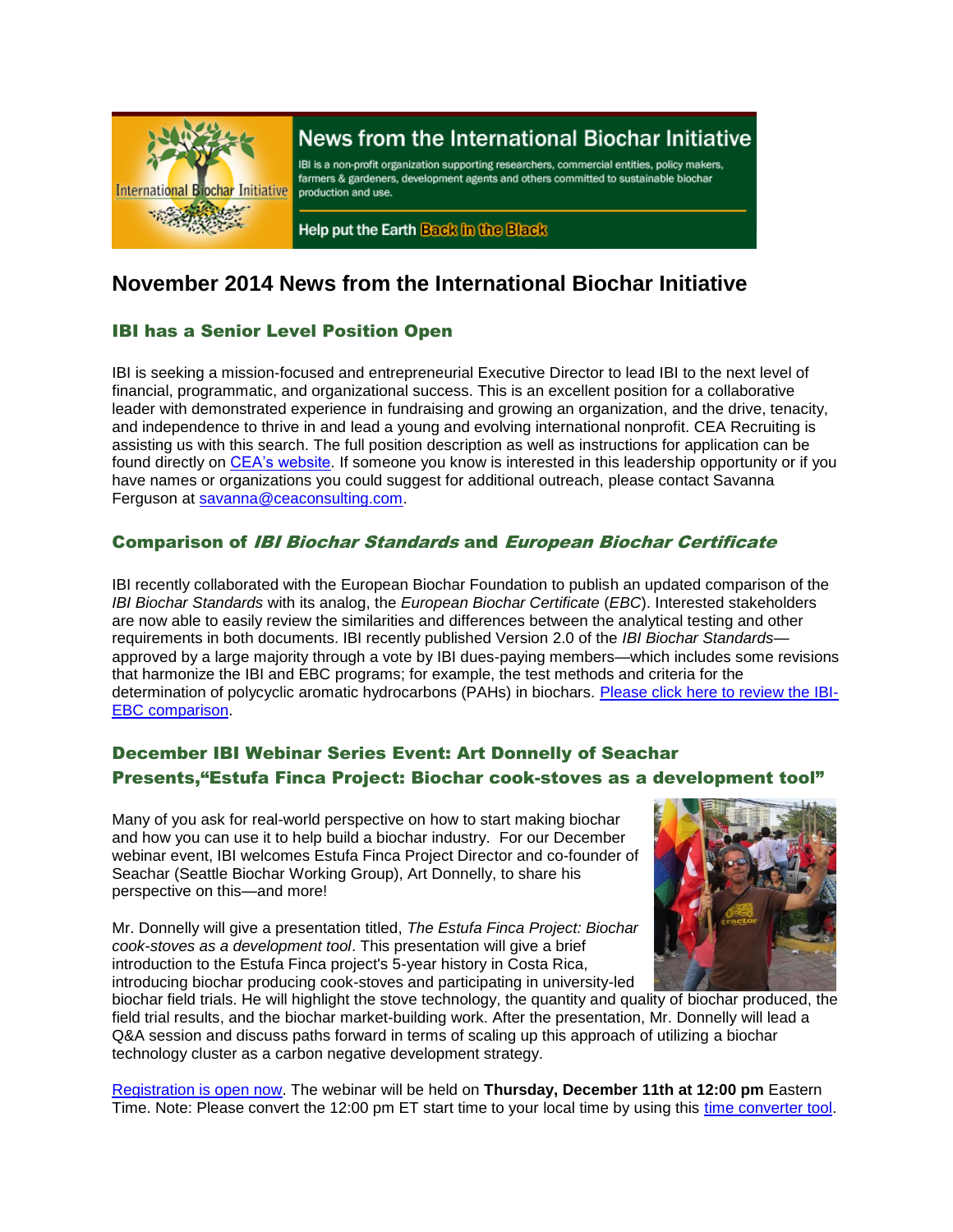**You must be a dues-paying member to participate in these special events**. If you are not an IBI member and would like to join, [please click here.](http://www.biochar-international.org/join) A recording of the webinar will be available afterward, in the member's-only area of our website.

For more information on this webinar program, including links to prior presentations by Dr. Steven McGreevy (Research Institute for Humanity and Nature, Kyoto, Japan), Dr. Johannes Lehmann (Cornell University, USA), and Dr. Isabel Lima (US Department of Agriculture) please see: [http://www.biochar](http://ibi.memberclicks.net/message2/link/9f932eb1-fbc1-4a71-a6a7-9aa00a1fa748/3)[international.org/webinar\\_series.](http://ibi.memberclicks.net/message2/link/9f932eb1-fbc1-4a71-a6a7-9aa00a1fa748/3)

# Profile: The Kosñipata Biochar Project in Peru: Using Biochar to Increase Agricultural Sustainability in a Diverse Ecosystem

Peru's Kosñipata Valley is a biodiversity-rich region of the Peruvian Amazon, adjacent to the Manu Biosphere Reserve in the Southeastern part of the country. The area has been dominated by agriculture—mainly using slash and burn to convert forest land to agricultural land. This agricultural practice, along with legal and illegal mining in the area, has left many of the soils drained of nutrients and potentially contaminated with heavy metals. To investigate the potential of biochar to increase soil health in the area, researchers from Wake Forest University in the United States are partnering with the Asociación por la Conservación de la Cuenca Amazónica (Amazon Conservation



Association) at a local field station—converting two abandoned pastures into field demonstration projects using biochar. The project team, based at Villa Carmen Biological Research Station, is led by biology professor Miles Silman and managed on the ground by graduate student Andrew Wilcox, both of Wake Forest University.

In addition to improved soils, a project aim is implementation of agroforestry principles in the sustainable management of native Amazonian bamboos. The main biochar feedstock is native bamboos (from the genus *Guadua*) as well as other local feedstocks. Although the project is focusing first on using bamboo due to the prevalence of the material, the area is so diverse with plant species (some of them invasive) that the team has access to many different feedstocks for biochar production.

To read the remainder of this story, please see: [http://www.biochar](http://www.biochar-international.org/profile_Peru_Kosnipata)[international.org/profile\\_Peru\\_Kosnipata](http://www.biochar-international.org/profile_Peru_Kosnipata)

Photo courtesy of *Kosñipata Biochar Project*.

## Biochar Briefs: News Roundup for November

We update the website weekly with new articles on biochar. For more information, please see: [http://www.biochar-international.org/newsbriefs.](http://ibi.memberclicks.net/message/urlRedir?id=61106&recip=2037fe9e-203a-4b7f-af3c-ac8774c71cbd)

#### **United Arab Emirates (UAE)**

[The UAE has approximately 40 million palm trees;](http://www.thenational.ae/from-palm-waste-to-crop-yields) 75% of them grow in Abu Dhabi. Although the trees are beautiful, each palm produces about 15 kilograms of waste fronds annually. Instead of sending this biomass to landfills, researchers led by Dr. Lina Yousef at the Masdar Institute of Science and Technology in Abu Dhabi are turning it into biochar. The team has yet to publish their findings, but initial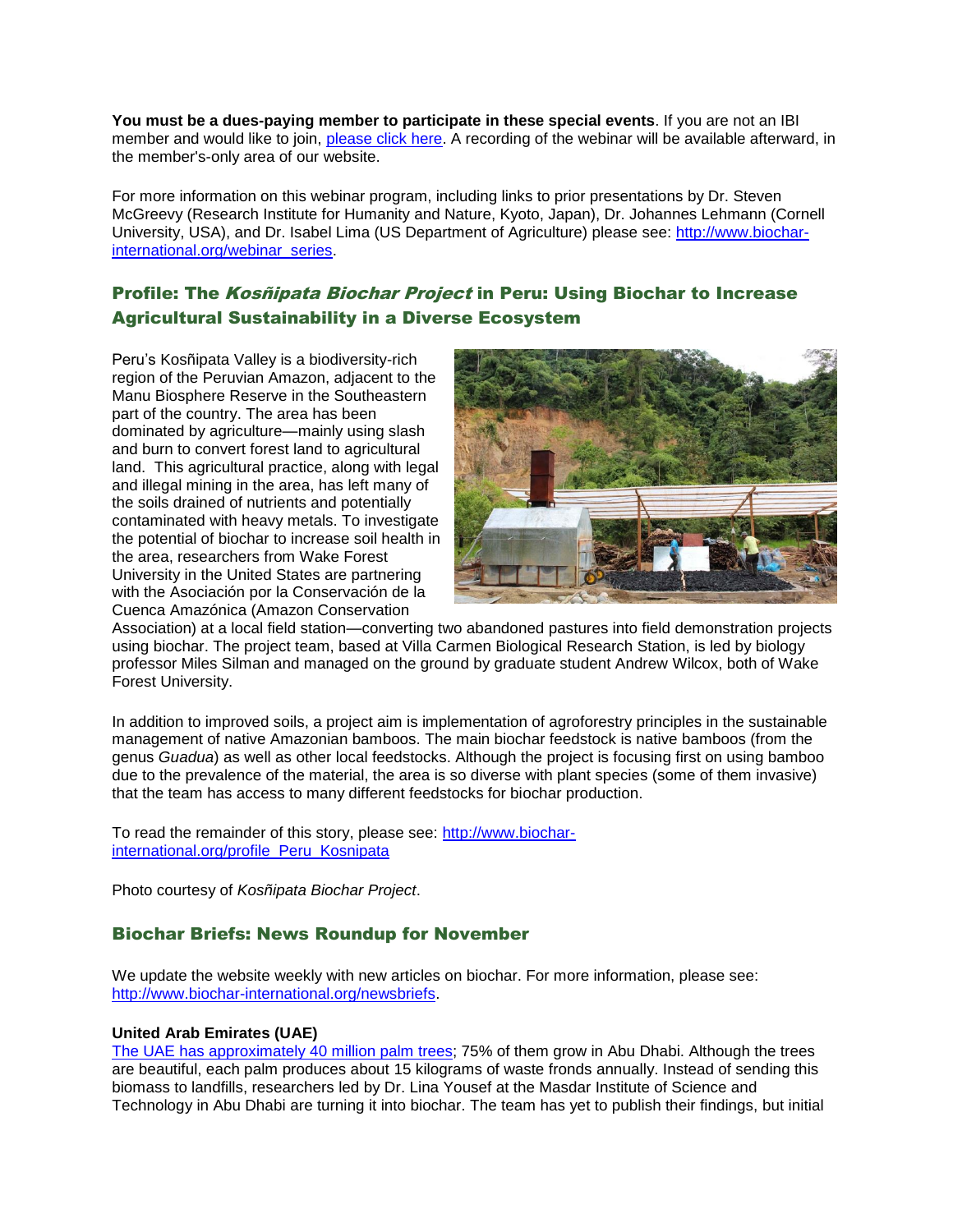trials showed palm frond biochar allowed soils to hold up to 40% more water. According to Nahid Khalifa, a student in Dr. Yousef's group, "[Increases in water retention are] crucial in this region, as it is dry for long periods throughout the year."

#### **United Kingdom**

[James Spratt, an electrician by trade in Somerset,](http://www.romseyadvertiser.co.uk/business/11563557.Who_said_the_old_ways_are_the_best_/) England, recently started a biochar and charcoal company called Black Fox Woodland Products, which produces biochar and charcoal using an Exeter Retort. He uses coppiced hazel from an 80-acre forest and plans to cut about an acre a year for production. The biochar will be added to compost for a soil amendment and the charcoal is sold to London restaurants for cooking. The retort design won the Devon "Low Carbon Innovative Business" award in 2012.

#### **United States**

[A veteran-owned business in Oregon is entering the biochar marketplace.](http://www.bizjournals.com/portland/blog/sbo/2014/11/tigard-agritech-startup-ready-to-roll-on-biochar.html) After securing \$150,000 in commercialization funding from OregonBEST and the Portland Development Commission earlier this year, Walking Point Farms LLC, led by Mr. Howard Boyte, is partnering with Marion Ag Services to sell Pro-Pell-It. The product is a small pellet of lime coated with biochar. Working with Oregon State University professor and dryland cropping agronomist Stephen Machado, Walking Point Farms' biochar-treated pellets showed a yield increase in red winter wheat in soils where it was applied.

### New Biochar Information Source: the Biochar Journal (tBj)

Are you interested in the many facets of biochar? Take a look at the newly published Biochar Journal; which will release an in-depth biochar article every two weeks. These informational peer-reviewed articles will be on innovative topics around biochar. You can sign up for the Biochar Journal newsletter and get articles delivered to your inbox. Recent articles include: "Biochar in South Korea – experiences from every day" by Haiko Pieplow; "How Biochar Works in Soil" by Kelpie Wilson; and "Biochar Paper – elevating biochar from novelty to ubiquity" by Kathleen Draper. To read these recent publications, please see: [https://www.biochar-journal.org/en.](https://www.biochar-journal.org/en) You can subscribe to tBj and further support their work at [http://www.biochar-journal.org/en/subscription.](http://www.biochar-journal.org/en/subscription)

## Opportunities in Biochar

- Submit an abstract to the biochar session, "Future challenges in biochar research at European Geosciences Union (EGU) General Assembly" in Vienna, Austria. The abstract submission deadline is **January 7, 2015**. More information is available at: [http://www.biochar-international.org/node/5514.](http://www.biochar-international.org/node/5514)
- Take advantage of a free subscription to Biomass Magazine. More information is available at: [http://www.biochar-international.org/node/5537.](http://www.biochar-international.org/node/5537)
- Download a new open access biochar book: *Biochar Culture*, by Sai Bhaskar N Reddy. The text highlights the use of biochar in communities and its potential for increased sustainable agriculture in smaller scale farmsteads and homes, focusing on work in India. The book can be accessed at: [http://www.biocharculture.com.](http://www.biocharculture.com/)
- Job postings in biochar (as well as research/educational opportunities) can be accessed at: [http://www.biochar-international.org/network/jobs.](http://ibi.memberclicks.net/message/urlRedir?id=61120&recip=2037fe9e-203a-4b7f-af3c-ac8774c71cbd)
- Looking for potential grant funding? Check out the Terra Viva Grants Directory which develops and manages information about grants for agriculture, energy, environment, and natural resources in the world's developing countries at: [http://www.terravivagrants.org/Home.](http://www.terravivagrants.org/Home)

## Upcoming Calendar Events

 November 29: Biochar Training; full immersion. Location: Northern Rivers, NSW, Australia. For more information:<http://www.biochar-international.org/node/5674>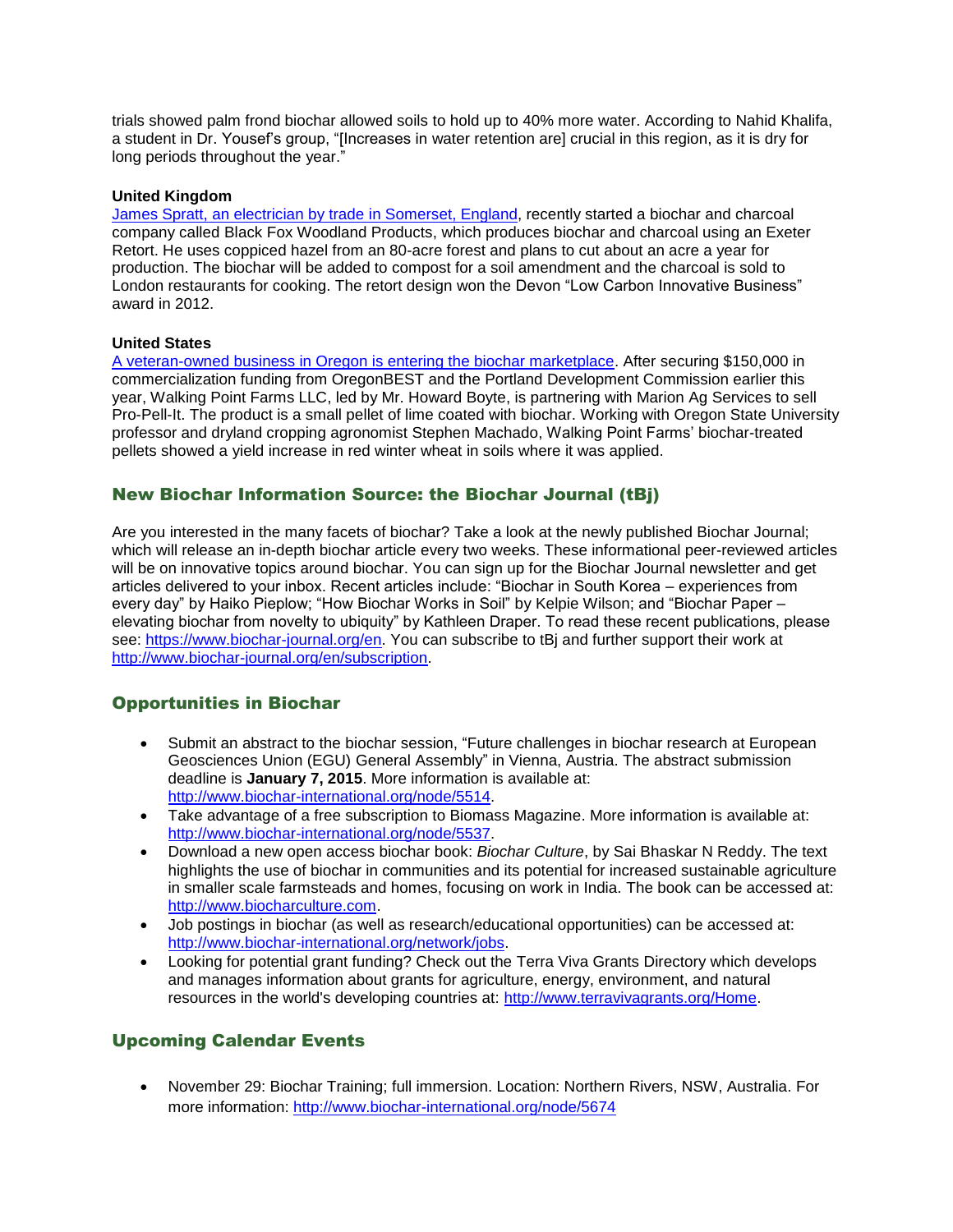- December 10: International Perspectives on Biochar Research and Application. Location: NSW, Australia. For more information:<http://www.biochar-international.org/node/5538>
- February 25 26: 2015 Ecological Landscaping Association (ELA) Conference. Location: Springfield, MA, USA. For more information:<http://www.biochar-international.org/node/5518>
- March 7 14: George Mason University Permaculture Design Certification Course. Location: VA, USA. For more information:<http://www.biochar-international.org/node/5561>
- March 16 18: Climate Smart Agriculture 2015 Global Science Conference. Location: Le Corum, Montpellier, France. For more information:<http://www.biochar-international.org/node/5354>
- April 12 17: European Geosciences Union (EGU) General Assembly; Biochar Session: Future challenges in biochar research. Location: Vienna, Austria. For more information: <http://www.biochar-international.org/node/5513>
- April 16 21: 3rd International Biochar Training Course. Location: Nanjing, China. For more information: [http://www.biochar-international.org/China\\_training\\_2015](http://www.biochar-international.org/China_training_2015)
- April 20 22: International Biomass Conference and Expo. Location: Minneapolis, MN, USA. For more information:<http://www.biochar-international.org/node/5536>
- April 20 24: III International Symposium on Organic Matter Management and Compost Use in Horticulture. Location: Murcia, Spain. For more information: [http://www.biochar](http://www.biochar-international.org/node/5389)[international.org/node/5389](http://www.biochar-international.org/node/5389)

See the [IBI Calendar page](http://ibi.memberclicks.net/message/urlRedir?id=61131&recip=2037fe9e-203a-4b7f-af3c-ac8774c71cbd) for more events. To add an event to the calendar, send the information to [info@biochar-international.org.](http://ibi.memberclicks.net/message/urlRedir?id=61132&recip=2037fe9e-203a-4b7f-af3c-ac8774c71cbd)

## Regional Group Update

To read more on the 57 regional and national biochar groups, [please see IBI's website.](http://www.biochar-international.org/network/communities) This month's report is from the Universiti Kuala Lumpur Malaysian Institute of Chemical & Bioengineering Technology (MICET).

Two undergraduate students at MICET under the supervision of Dr. [Amelia Md Som](http://www.micet.unikl.edu.my/environment/index.php/about-us/staff/academician) are investigating the effect of biochar on phytoremediation of soils contaminated with Copper, Nickel, Lead, and Zinc. MICET also welcomed two visiting students from Wismar University in Germany, Mr. Kevin Busack and Mr. Lukas Sievert, who are recipients of the [DAAD RISE Worldwide scholarship.](https://www.daad.de/rise-weltweit/en/) Mr. Busack is developing a standard operating procedure for the ALL Power Lab's biochar experimenter kit (BEK) which is onsite, and then he is producing and characterizing biochar from oil palm biomass under various process conditions and will determine the emission factors for various gases. His project is being carried out in collaboration with the Malaysian Palm Oil Board (MPOB). Mr. Sievert is working to improve the up-scaled Belonio rice husk gasifier developed by Dr. Nsamba Hussein Kisiki for increased use efficiency as well as improved syngas utilization.

## Recently Published Biochar Research

IBI tracks all published research on biochar and includes it in our [online bibliography.](http://ibi.memberclicks.net/message/urlRedir?id=24751&recip=be7c7021-8bab-4aa7-a274-1c95dcc834ca) The following articles were added in the last month. Please visit the website bibliography for more information on any of these articles. Due to copyright infringement laws, we cannot provide full copies of articles unless we have permission from the publisher. If you have published work that is not included, [please email us.](http://ibi.memberclicks.net/message/urlRedir?id=24748&recip=be7c7021-8bab-4aa7-a274-1c95dcc834ca)

Adil, S.; A. Mashiatullah, M. Asma, A. Ghaffar, S. Khan and J. Abid (2014). Adsorption of Heavy Metals by Bio-Chars Produced from Pyrolysis of Paper Mulberry from Simulated Industrial Wastewater. The Nucleus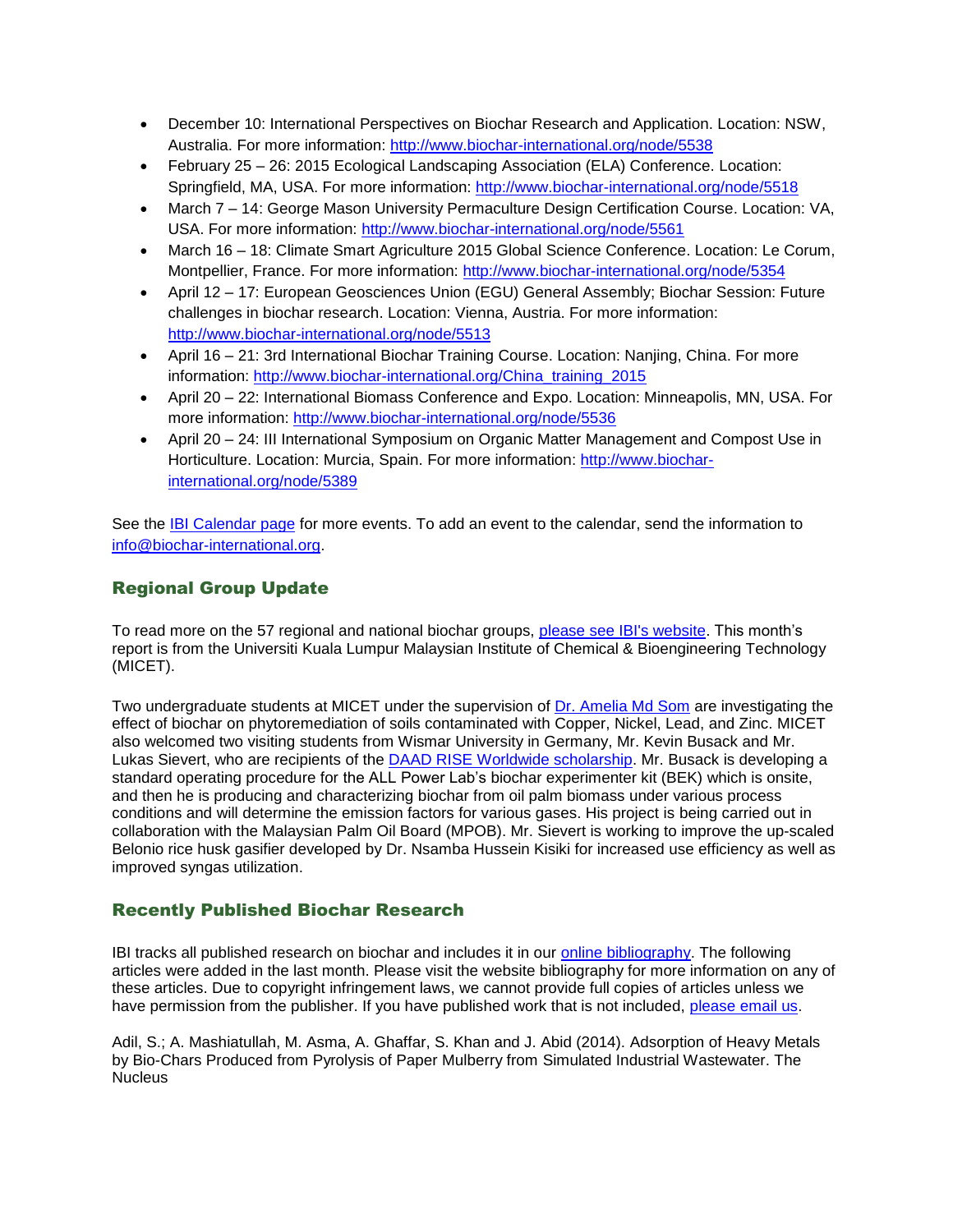Abioye, A.M.; Farid Nasir Ani (2014). The Characteristics of Oil Palm Shell Biochar and Activated Carbon Produced via Microwave Heating. Applied Mechanics and Materials

Agegnehu, Getachew; Michael Bird, Paul Nelson, Adrian Bass (2014). Ameliorating effects of biochar and compost on soil quality and plant growth on a Ferralsol. Soil, Land Care & Environmental Research; [http://www.publish.csiro.au/view/journals/dsp\\_journals\\_pip\\_abstract\\_Scholar1.cfm?nid=84&pip=SR14118](http://www.publish.csiro.au/view/journals/dsp_journals_pip_abstract_Scholar1.cfm?nid=84&pip=SR14118)

Ariffin, Muhammad Afif; Wan Mohd Faizal Wan Mahmood, Mohd Tusirin Mohd Nor and Ramizi Mohamed (2014). Potential of Oil Palm Empty Fruit Bunch (EFB) Biochar from Gasification Process Australian Journal of Basic and Applied Sciences;<http://ajbasweb.com/old/ajbas/2014/Special%2012/149-152.pdf>

Ashworth, Amanda Joy; Sammy S. Sadaka, Fred L. Allen, Mahmoud A. Sharara, Patrick D. Keyser (2014). Influence of Pyrolysis Temperature and Production Conditions on Switchgrass Biochar for Use as a Soil Amendment. BioResources;

[http://ojs.cnr.ncsu.edu/index.php/BioRes/article/view/BioRes\\_09\\_4\\_7622\\_Ashworth\\_Pyrolysis\\_Temperat](http://ojs.cnr.ncsu.edu/index.php/BioRes/article/view/BioRes_09_4_7622_Ashworth_Pyrolysis_Temperature_Switchgrass) [ure\\_Switchgrass](http://ojs.cnr.ncsu.edu/index.php/BioRes/article/view/BioRes_09_4_7622_Ashworth_Pyrolysis_Temperature_Switchgrass)

Augustini, Deonir (2014). Nanoestruturas de bismuto suportadas em biochar para determinação de ions chumbo por voltametria de redissolução adsortiva. Thesis: Universidade Federal do Paraná. Setor de Ciências Exatas;<http://dspace.c3sl.ufpr.br:8080/dspace/handle/1884/36601>

Bansode, Rishipal; Osman Hassan, Priscilla Randolph, Djaafar Rehrah, and Mohamed Ahmedna, Prof. (2014). Biochars From Solid Organic Municipal Wastes For Soil Quality Enhancement. Energy & Environment: Biochars From Solid Organic Municipal Wastes For Soil Quality Enhancement. Qatar Foundation Annual Research Conference Proceedings.

Bridges, Rhonda (2014). Design and characterisation of an 'open source' pyrolyser for biochar production : a thesis presented in partial fulfilment of the requirements for the degree of Master of Engineering in Chemical and Bioprocess Engineering at Massey University, Palmerston North, New Zealand. Thesis: Massey University, Chemical and Bioprocess Engineering; <http://mro.massey.ac.nz/handle/10179/5864?show=full>

Cheng Qi-ming, Huang Qing, Liu Ying-jie, Liao Zhen-ni (2014). Adsorption of Cadmium on Peanut Shell and Its Biochar. Journal of Agro-Environment Science; [http://d.wanfangdata.com.cn/periodical\\_nyhjbh201410021.aspx](http://d.wanfangdata.com.cn/periodical_nyhjbh201410021.aspx)

Chinedum Anyika, Zaiton Abdul Majid, Zahara Ibrahim, Mohamad Pauzi Zakaria, Adibah Yahya (2014). The impact of biochars on sorption and biodegradation of polycyclic aromatic hydrocarbons in soils—a review. Environmental Science and Pollution Research; DOI 10.1007/s11356-014-3719-5

Chintala, Rajesh; Rachel K Owen, Thomas E Schumacher, Kurt A Spokas, Louis M McDonald, Sandeep Kumar, David E Clay, Douglas D Malo, Bruce Bleakley (2014). Denitrification kinetics in biomass- and biochar-amended soils of different landscape positions. Environmental Science and Pollution Research; DOI 10.1007/s11356-014-3762-2

Chu Lei; Liu Shaomin, Chen Tianming, Han Xiangyun, Yan Jinlong, (2014). Adsorption of methylene blue by peanut shell bio-char with KOH activated. Chinese Journal of Environmental Engineering; [http://www.cjee.ac.cn/teepc\\_cn/ch/reader/view\\_abstract.aspx?file\\_no=20141128](http://www.cjee.ac.cn/teepc_cn/ch/reader/view_abstract.aspx?file_no=20141128)

Coelho, Michele Silveira; Fabiana Gonçalves Barbosa, Michele da Rosa Andrade Zimmermann de Souza (2014). The scientometric research on macroalgal biomass as a source of biofuel feedstock. Algal Research: DOI 10.1016/j.algal.2014.11.001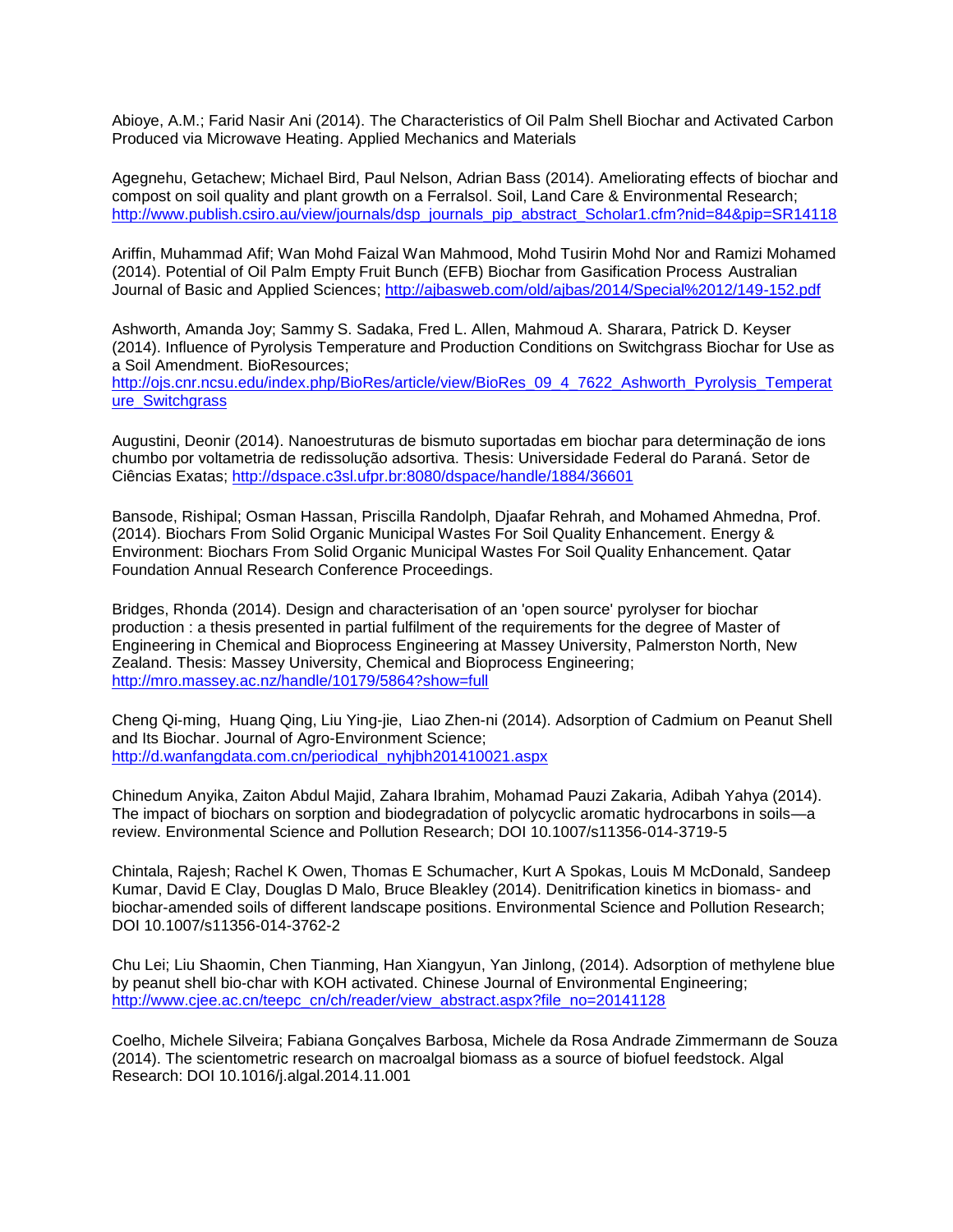Conte, Pellegrino (2014). Effects of ions on water structure: a low-field 1H T1 NMR relaxometry approach. Magnetic Resonance in Chemistry; DOI 10.1002/mrc.4174

de Oliveira, Paulo Roberto; Alyne Cristina Lamy-Mendes, Jeferson Luiz Gogola, Antonio Salvio Mangrich, Luiz Humberto Marcolino Junior, Márcio F. Bergamini (2014). Mercury nanodroplets supported at biochar for electrochemical determination of zinc ions using a carbon paste electrode. Electrochimica Acta: DOI 10.1016/j.electacta.2014.11.057

Domingues, Murilo T.; Carolina C. Bueno, Leonardo F. Fraceto, Carlos Loyola, David Crowley, Carolina M. Santos, Leandro C. Morais, André H. Rosa (2014). Análise Termogravimétrica Do Biochar De Bagaço De Cana-De-Açúcar Produzido Sob Diferentes Condições De Atmosfera

Fang, Guodong; Changyin Zhu, Dionysios D. Dionysiou, Juan Gao, Dongmei Zhou (2014). Mechanism of Hydroxyl Radical Generation from Biochar Suspensions: Implications to Diethyl Phthalate Degradation. Bioresource Technology; DOI 10.1016/j.biortech.2014.11.032

Francavilla, M.; P. Manara, P. Kamaterou, M. Monteleone, A. Zabaniotou (2014). Cascade approach of red macroalgae Gracilaria gracilis sustainable valorization by extraction of phycobiliproteins and pyrolysis of residue. Bioresource Technology; DOI 10.1016/j.biortech.2014.10.147

Gan, Min, Fan Xiao-hui, Jiang Tao, Chen Xu-ling, Yu Zhi-yuan, Ji Zhi-yun (2014). Fundamental study on iron ore sintering new process of flue gas recirculation together with using biochar as fuel. J. Cent. South Univ.; [http://www.zndxzk.com.cn/down/2014/11\\_znen/10-p4109-e132302.pdf](http://www.zndxzk.com.cn/down/2014/11_znen/10-p4109-e132302.pdf)

García, Manuel; Jaramillo, Lucía Cox, Heike E. Knicker, Juan Cornejo, Kurt A. Spokas, M Carmen Hermosín (2014). Characterization and Selection of Biochar for an Efficient Retention of Tricyclazole in a Flooded Alluvial Paddy Soil. Journal of Hazardous Materials; DOI 10.1016/j.jhazmat.2014.10.052

Garedew, Mahlet (2014). Lignin depolymerization and upgrading via fast pyrolysis and electrocatalysis for the production of liquid fuels and value-added products. Thesis: Michigan State University, Agriculture engineering; Energy;<http://gradworks.umi.com/15/64/1564309.html>

Ghaffar, Abdul; Muhammad Naeem Younis (2014). Adsorption of organic chemicals on graphene coated biochars and its environmental implications. Green Processing and Synthesis; DOI 10.1515/gps-2014- 0071

Glaser, Bruno (2014). Soil Biogeochemistry. Book: Agroecology, Ecosystems, and Sustainability

Glaser, Bruno; Katja Wiedner, Sebastian Seelig, Hans-Peter Schmidt, Helmut Gerber (2014). Biochar organic fertilizers from natural resources as substitute for mineral fertilizers. Agronomy for Sustainable Development; DOI 10.1007/s13593-014-0251-4

Godfrey, Robert; Sean Thomas, Kyle Gaynor (2014). Biochar and Soil Mites: Behavioural Responses Vary with Dosage and Feedstock. Thesis: University of Toronto, Faculty of Forestry; <http://www.cgcs.utoronto.ca/Assets/CGCS+Digital+Assets/Robert+Godfrey.pdf>

Gómez, Natalia; José Guillermo Rosas, Jorge Cara, Olegario Martínez, José Antonio Alburquerque, Marta Elena Sánchez (2014). Slow pyrolysis of relevant biomasses in the Mediterranean basin. Part 1. Effect of temperature on process performance on a pilot scale. Journal of Cleaner Production; DOI 10.1016/j.jclepro.2014.10.082

González, M.E.; M. Cea, J. Medina, González, M.C. Diez, P. Cartes, Monreal, R. Navia (2014). Evaluation of biodegradable polymers as encapsulating agents for the development of a urea controlled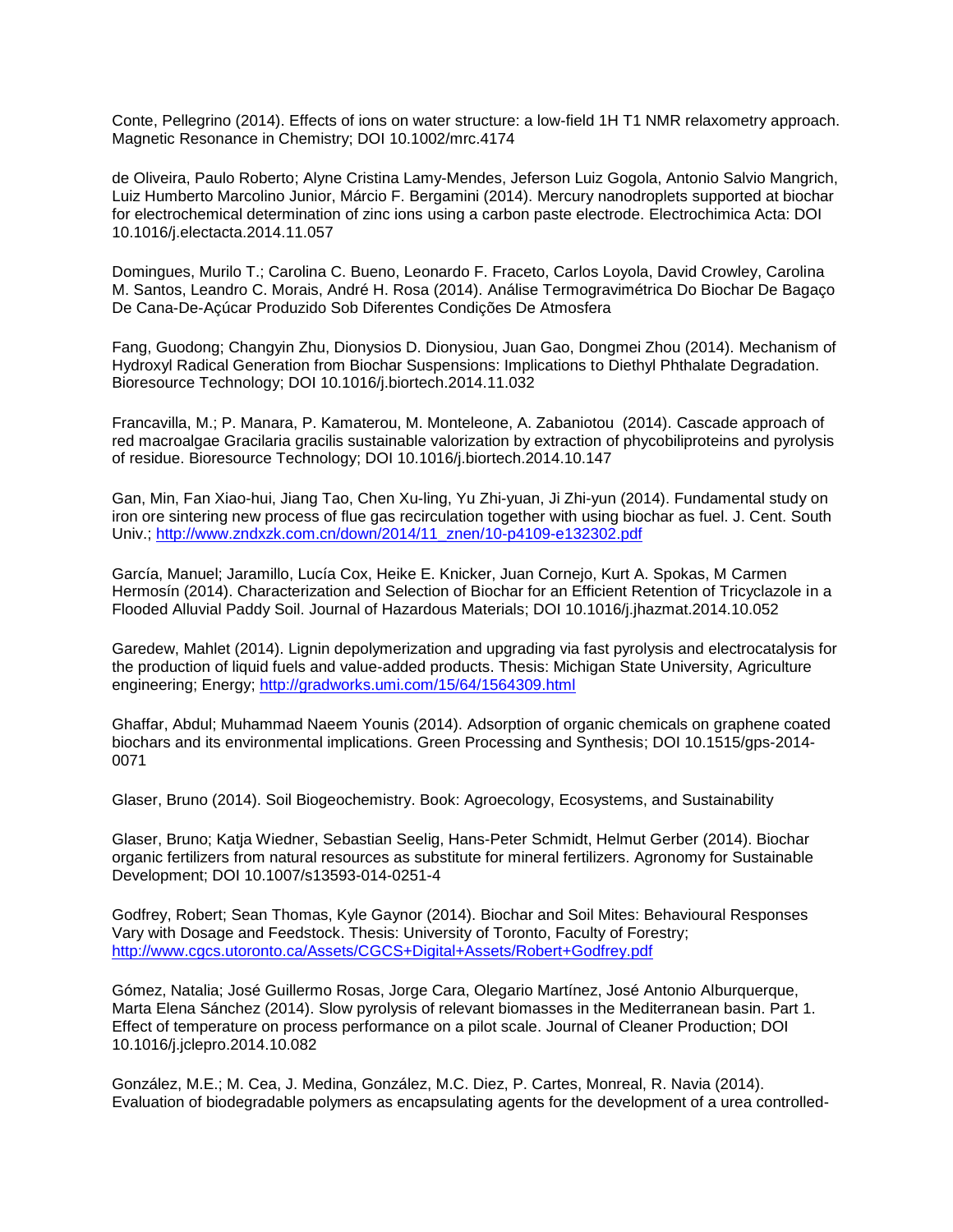release fertilizer using biochar as support material. Science of the Total Environment; DOI 10.1016/j.scitotenv.2014.10.014

Gupta, Rakesh; Mukul Dubey, Parashu Kharel, Zhengrong Gu, Qi Hua Fan (2014).Biochar activated by oxygen plasma for supercapacitors. Journal of Power Sources; DOI 10.1016/j.jpowsour.2014.10.169

Homagain, Krish; Chander Shahi, Nancy Luckai, Mahadev Sharma (2014). Biochar-based bioenergy and its environmental impact in Northwestern Ontario Canada: A review. Journal of Forestry Research; DOI 10.1007/s11676-014-0522-6

Huang Hai-zhou, Xiao Qian, Shen Yu-fang, Li Shi-qing (2014). Effect of Biochar on Nitrous Oxide Emissions from Dryland Spring Corn Field on the Loess Plateau. Journal of Agro-Environment Science; [http://d.wanfangdata.com.cn/periodical\\_nyhjbh201410027.aspx](http://d.wanfangdata.com.cn/periodical_nyhjbh201410027.aspx)

Isaac, Daylen T.; Jacob Billy Sr., Francisco Ramirez, Jessica L. Black (2014). Utilizing Biochar to Mitigate Nitrate Leaching and Increase Crop Yield in South Central WA. AAAS 2015 Annual Meeting Innovations, Information, and Imaging;<https://aaas.confex.com/aaas/2015/webprogram/Paper15882.html>

Kaiqi, Shi; Wu Tao, Yan Jiefeng, Zhao Haitao, Hall Philip, Lester Edward (2014). Microwave Enhanced Pyrolysis Of Gumwood Progress in Sustainable Energy Technologies: Generating Renewable Energy; DOI 10.1007/978-3-319-07896-0\_44

Kamara, Alie; Abibatu Kamara, Mary Mankutu Mansaray, Patrick Andrew Sawyerr (2014). Effects of biochar derived from maize stover and rice straw on the germination of their seeds. American Journal of Agriculture and Forestry;<http://article.sciencepublishinggroup.com/pdf/10.11648.j.ajaf.20140206.12.pdf>

Khademalrasoul, Ataallah; Naveed, Muhammad; Heckrath, Goswin; Kumari, K.G.I.D.; de Jonge, Lis Wollesen; Elsgaard, Lars; Vogel, Hans-Jörg; Iversen, Bo V. (2014). Biochar Effects on Soil Aggregate Properties Under No-Till Maize. Soil Science; DOI 10.1097/SS.0000000000000069

Kim, Ho-Jin; Hochul Lee, Hyuck-Soo Kim, Kye-Hoon Kim (2014). Effect of Biochar bead on Adsorption of Heavy Metals. Korea Journal of fertilizers;<http://www.dbpia.co.kr/Journal/ArticleDetail/3524198>

Komnitsas, K.; D. Zaharaki, G. Bartzas, G. Kaliakatsou & A. Kritikak (2014). Efficiency of pecan shells and sawdust biochar on Pb and Cu adsorption. Desalination and Water Treatment; DOI 10.1080/19443994.2014.981227

Kruesi, Michael; Zoran R. Jovanovic, Andreas Haselbacher and Aldo Steinfeld (2014). Analysis of Solar-Driven Gasification of Biochar Trickling through an Interconnected Porous Structure. AIChE Journal; DOI 10.1002/aic.14672

Li, B.; C. H. Fan, Z. Q. Xiong, Q. L. Li, and M. Zhang (2014). The combined effects of nitrification inhibitor and biochar incorporation on yield-scaled N2O emissions from an intensively managed vegetable field in southeastern China. Biogeosciences Discuss; [http://www.biogeosciences](http://www.biogeosciences-discuss.net/11/15185/2014/bgd-11-15185-2014.pdf)[discuss.net/11/15185/2014/bgd-11-15185-2014.pdf](http://www.biogeosciences-discuss.net/11/15185/2014/bgd-11-15185-2014.pdf)

Li, Jianrui; Yingming Xu (2014). Immobilization of Cd in paddy soil using moisture management and amendment. Environmental Science and Pollution Research; DOI 10.1007/s11356-014-3788-5

Lin, Xiurong; Kurt A. Spokas, Rodney T. Venterea, Renduo Zhang, John M. Baker and Gary W. Feyereisen (2014). Assessing Microbial Contributions to N2O Impacts Following Biochar Additions. Agronomy; DOI 10.3390/agronomy4040478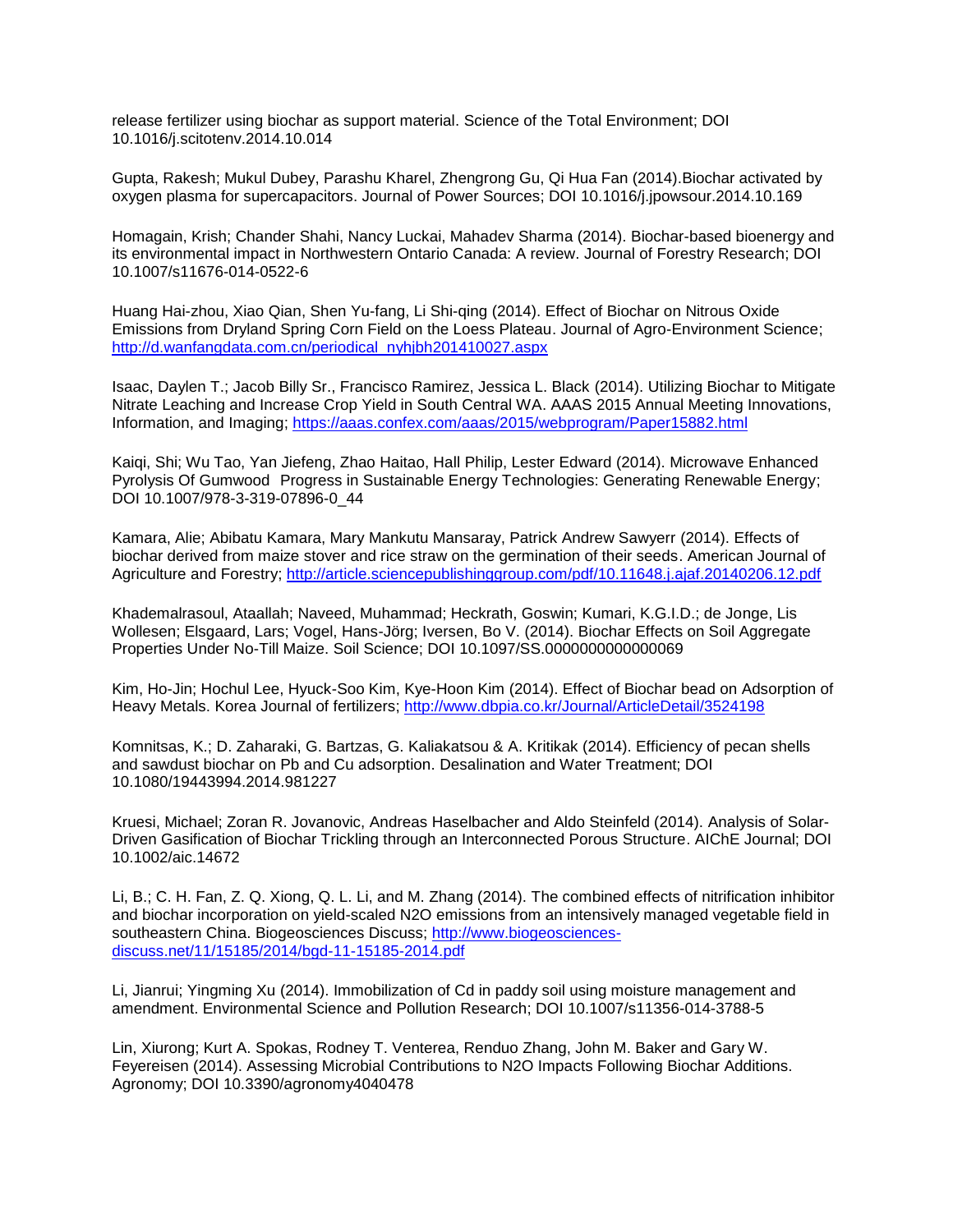Liu, Liang; Ping Chen, Mingxing Sun, Guoqing Shen, Guofeng Shang (2014). Effect of biochar amendment on PAH dissipation and indigenous degradation bacteria in contaminated soilJournal of Soils and Sediments; DOI 10.1007/s11368-014-1006-1

Luo, Chenghao; Fan Lü, Liming Shao, Pinjing He (2014).Application of Eco-compatible Biochar in Anaerobic Digestion to Relieve Acid Stress and Promote the Selective Colonization of Functional Microbes. Water Research; DOI 10.1016/j.watres.2014.10.052

Ly, Proyuth; Quynh Duong Vu, Lars Stoumann Jensen, Arjun Pandey, Andreas de Neergaard (2014). Effects of rice straw, biochar and mineral fertiliser on methane (CH4) and nitrous oxide (N2O) emissions from rice (Oryza sativa L.) grown in a rain-fed lowland rice soil of Cambodia: a pot experiment. Paddy and Water Environment; DOI 10.1007/s10333-014-0464-9

Maroušek, Josef; Simona Hašková, Robert Zeman, Jan Váchal, Radka Vanícková (2014). Processing of residues from biogas plants for energy purposes. Clean Technologies and Environmental Policy; DOI 10.1007/s10098-014-0866-9

Masud, M.M.; Jiu-Yu Li, Ren-Kou Xu (2014). Use of Alkaline Slag and Crop Residue Biochars to Promote Base Saturation and Reduce Acidity of an Acidic Ultisol Pedosphere; DOI 10.1016/S1002- 0160(14)60066-7

Melas, Giovanna Battistina (2014). Interactions between different types of biochar and soil microbial activity: the effects on the dynamics of labile organic matter and the behaviour of some pesticides . Thesis: Universitat Autònoma de Barcelona (Autonomous University of Barcelona), Departament de Biologia Animal, de Biologia Vegetal i d'Ecologia (Department of Animal Biology, Plant Biology and Ecology);<http://www.tdx.cat/handle/10803/283891>

Melas, Giovanna Battistina (2014). Would the Addition of Biochar Modulate Adverse Effects of Some Pesticides on Soil Microorganisms? Thesis: Universitat Autònoma de Barcelona. Departament de Biologia Animal, de Biologia Vegetal i d'Ecologia; <http://www.tdx.cat/bitstream/handle/10803/283891/gbm1de1.pdf?sequence=1#page=108>

Meng, Aihong; Yanguo Zhang, Jiankun Zhuo, Qinghai Li, Ling Qin (2014). Investigation on Pyrolysis and Carbonization of Eupatorium Adenophorum Spreng and Tobacco Stem. Journal of the Energy Institute; DOI 10.1016/j.joei.2014.10.003

Mohan, Dinesh; Sandeep Kumar, Anju Srivastava (2014). Fluoride removal from ground water using magnetic and nonmagnetic corn stover biochars Ecological Engineering; DOI 10.1016/j.ecoleng.2014.08.017

Muhammad Hisyamuddin, Shahrin (2014). Pyrolysis of Palm Pressed Fibre (PPF) toward maximizing biooil yield in a fixed bed reactor. Project Paper & Report: UniMAP Library, School of Bioprocess Engineering;<http://dspace.unimap.edu.my/xmlui/handle/123456789/37595>

Naisse, Christophe; Cyril Girardin, Bernard Davasse, Abad Chabbi, Cornelia Rumpel (2014). Effect of biochar addition on C mineralisation and soil organic matter priming in two subsoil horizons. Journal of Soils and Sediments; DOI 10.1007/s11368-014-1002-5

Nartey Obemah D; and Baowei Zhao (2014). Biochar Preparation, Characterization, and Adsorptive Capacity and Its Effect on Bioavailability of Contaminants: An Overview. Advances in Materials Science and Engineering;<http://www.hindawi.com/journals/amse/2014/715398/abs/>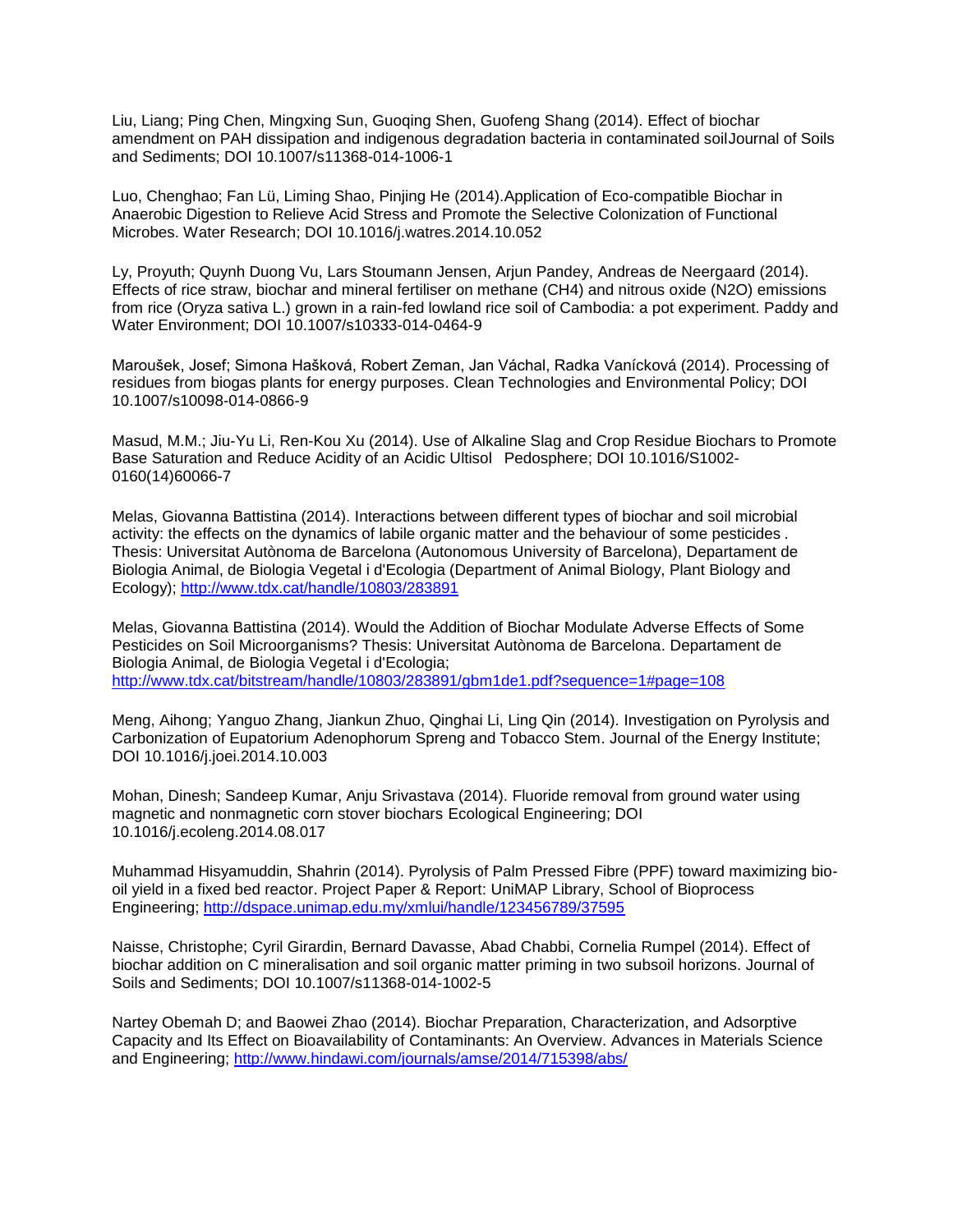Nemati, M. Reza; Frederic Simard, Jean-Pierre Fortin and Jacynthe Beaudoin (2014). Potential Use of Biochar in Growing Media. Vadose Zone Journal; DOI 10.2136/vzj2014.06.0074

Nooker, Eric (2014). Impact of management practices on Minnesota's specialty crop production: from biochar to tillage practices. Thesis: University of Minnesota; <http://conservancy.umn.edu/handle/11299/167302>

Pagliari,Paulo; Heidi Waldrip; Jeff Strock, Ashley Roiger (2014). Biochar Effects on Phosphorus Pools in Three Soils from Minnesota. Thesis: University of Minnesota; [https://scisoc.confex.com/scisoc/2014am/webprogram/Handout/Paper86757/2014\\_Pagliari%20et%20al%](https://scisoc.confex.com/scisoc/2014am/webprogram/Handout/Paper86757/2014_Pagliari%20et%20al%20Biochar_SSSA%20meetings_final.pdf) [20Biochar\\_SSSA%20meetings\\_final.pdf](https://scisoc.confex.com/scisoc/2014am/webprogram/Handout/Paper86757/2014_Pagliari%20et%20al%20Biochar_SSSA%20meetings_final.pdf)

Park, Woo-Kyun; Gun-Yeob Kim, Sun-Il Lee, Joung-Du Shin, Hee-Young Jang, Kyu-Ho So (2014). Characteristics of Greenhouse Gas Emission in the Upland Soil Applied with Agricultural Biomass. Korea Journal of fertilizers;<http://www.dbpia.co.kr/Journal/ArticleDetail/3524204>

Qian, Kezhen; Ajay Kumar, Hailin Zhang, Danielle Bellmer, Raymond Huhnke (2014). Recent advances in utilization of biochar. Renewable and Sustainable Energy Reviews; DOI 10.1016/j.rser.2014.10.074

Qian Tang; Liang Zhuoliang, Ouyang Lei, Ren Duo (2014). Effects of biochar's physical structure and chemical constituent on soil N2O emission. Environmental Science; [http://www.actasc.cn/hjkxxb/ch/reader/view\\_abstract.aspx?file\\_no=20140221003](http://www.actasc.cn/hjkxxb/ch/reader/view_abstract.aspx?file_no=20140221003)

Quan, Guixiang; Wenji Sun, Jinlong Yan, Yeqing Lan (2014). Nanoscale Zero-Valent Iron Supported on Biochar: Characterization and Reactivity for Degradation of Acid Orange 7 from Aqueous Solution. Water, Air, & Soil Pollution; DOI 10.1007/s11270-014-2195-3

Reckamp, Joseph M.; Rene A. Garrido, Justinus A. Satrio (2014). Selective pyrolysis of paper mill sludge by using pretreatment processes to enhance the quality of bio-oil and biochar products. Biomass and Bioenergy; DOI 10.1016/j.biombioe.2014.10.003

Reibe, Katharina; Klaus-Peter Götz, Thomas F. Döring, Christina-Luise Roß & Frank Ellmer (2014). Impact of hydro-/biochars on root morphology of spring wheat. Archives of Agronomy and Soil Science; DOI 10.1080/03650340.2014.983090

Rina, Susanti; ST, MT (2014). Processing Biochar from Solid Waste of Arenga Pinnata Flour Industry. Eksergi;<http://jurnal.upnyk.ac.id/index.php/eksergi/article/view/321>

Sagrilo, Edvaldo; Simon Jeffery, Ellis Hoffland and Thomas W. Kuyper (2014). Emission of CO2 from biochar-amended soils and implications for soil organic carbon. Global Change Biology: BIOENERGY; DOI 10.1111/gcbb.12234

Santín, Cristina; Stefan H. Doerr, Caroline M. Preston and Gil González-Rodríguez (2014). Pyrogenic organic matter production from wildfires: a missing sink in the global carbon cycle. Global Change Biology; DOI 10.1111/gcb.12800

Sau, Wong Hang (2014). The impact of biomass power generation and waste biomass charcoal fertilizer on the growth of rice and wheat seedlings. "Thesis: Nanjing Agricultural College"; <http://cdmd.cnki.com.cn/Article/CDMD-10307-1014219368.htm>

Schabort, Cornelis Johannes (2014). Evaluation of suitability of water hyacinth as feedstock for bioenergy production. Thesis: North-West University;<http://dspace.nwu.ac.za/handle/10394/11969>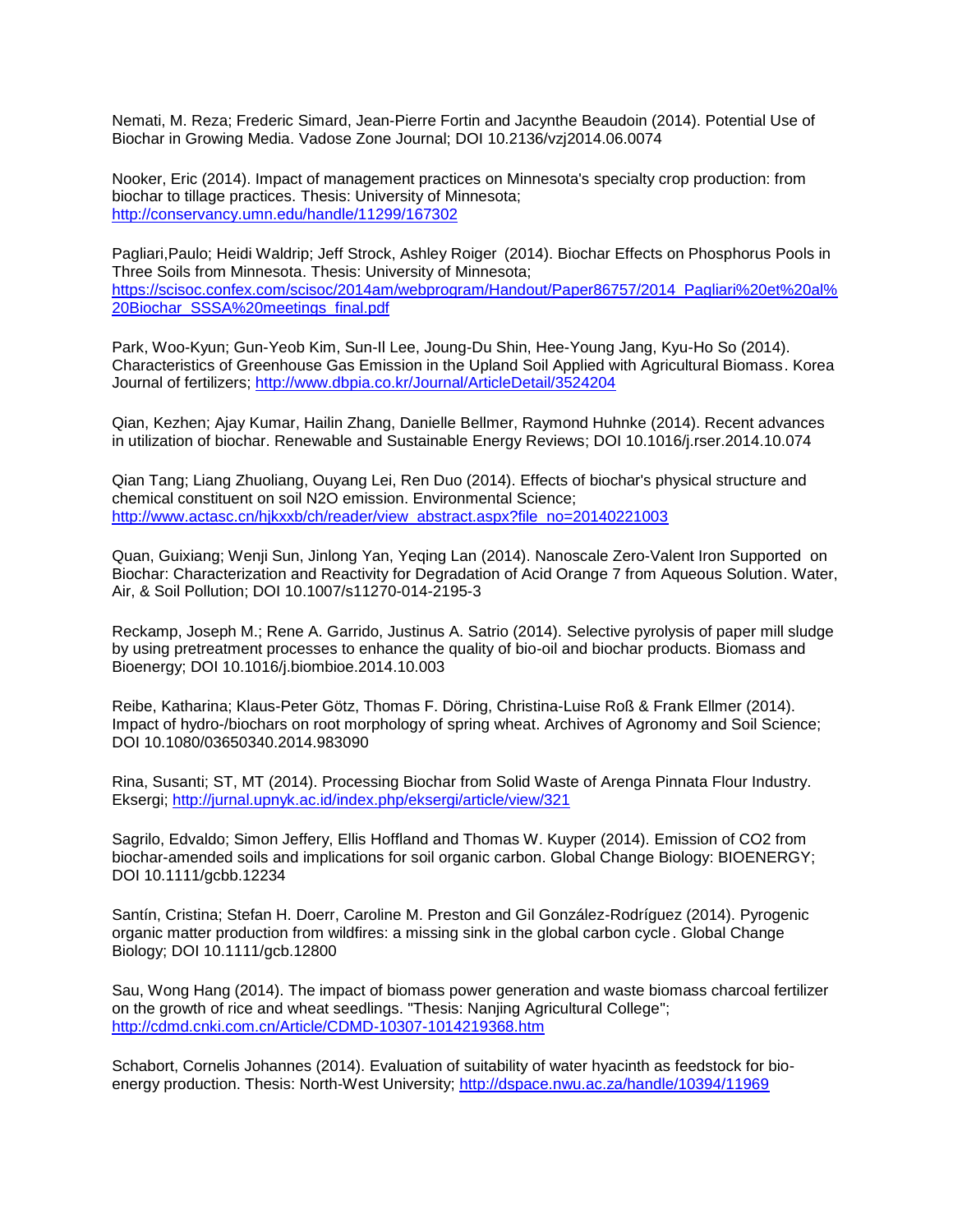Shaheen, Sabry M.; Jörg Rinklebe (2014). Impact of emerging and low cost alternative amendments on the (im)mobilization and phytoavailability of Cd and Pb in a contaminated floodplain soil. Ecological Engineering; DOI 10.1016/j.ecoleng.2014.10.024

Shin, JoungDu; Sun-Il Lee, Woo-Kyun Park, Yong-Su Choi, Seung-Gil Hong, Sang-Won Park (2014). Carbon Sequestration in Soil Cooperated with Organic Composts and Bio-Char during Corn (Zea mays) Cultivation. JACEN; DOI 10.4236/jacen.2014.34018

Shoaf, Nathan L. (2014). Biochar and vermicompost amendments in vegetable cropping systems:Impacts on soil quality, soil-borne pathogens and crop productivity. Thesis: Purdue University, Microbiology; Horticulture; Soil sciences;<http://gradworks.umi.com/15/65/1565253.html>

Si, Meng; Zi Fang Wang, Wei Ji, Guang Yang, Lian Sheng Liu, Jin Xiang Wu, En Yu Wang, Xiang Gou (2014). Comparison of De-NOX Performance of Mn/AC and Mn/Bio-Char on Low-Temperature SCR. Applied Mechanics and Materials;<http://www.scientific.net/AMM.694.484>

Tarasawatpipat, Chaisri; Torpong Kreetachat, Witthaya Mekhum, Kowit Suwannahong (2014). Biochar Production from Agricultural Waste in Amphawa District, Samutsongkram Province Thailand. Advanced Materials Research

Tianning, Cai (2014). The effects of biochar on soil microbial community structure and the genes involved in nitrous oxide metabolism. Formosa DaiManabu agriculture KaManabu Institute Manabu-i paper; [www.airitilibrary.com/Publication/alDetailedMesh?docid=U0001-1908201414551900](http://www.airitilibrary.com/Publication/alDetailedMesh?docid=U0001-1908201414551900)

Tipeng, Wang; Ye Xiaoning, Lu Qiang Zhang Zhibo, Dong Changqing (2014). Corn stalks and different parts of the fast pyrolysis characteristics. Agricultural Engineering; [http://d.wanfangdata.com.cn/periodical\\_nygcxb201418028.aspx](http://d.wanfangdata.com.cn/periodical_nygcxb201418028.aspx)

Tremain, Priscilla; Jafar Zanganeh, Lyndal Hugo, Shane Curry, and Behdad Moghtaderi (2014). Characterization of 'chailings': a char created from coal tailings. Energy Fuels; DOI 10.1021/ef501829f

Tytlak, Aleksandra; Patryk Oleszczuk, Ryszard Dobrowolski (2014). Sorption and desorption of Cr(VI) ions from water by biochars in different environmental conditions Environmental Science and Pollution Research; DOI 10.1007/s11356-014-3752-4

Wang, Shengsen; Bin Gao, Andrew R Zimmerman, Yuncong Li, Lena Ma, Willie Harris, Kati Migliaccio (2014). Removal of arsenic by magnetic biochar prepared from pinewood and natural hematite. Bioresource Technology; DOI 10.1016/j.biortech.2014.10.104

Wang Zhenyu, Liu Guocheng, Monica Xing , Li Feng, Hao Zheng (2014). Adsorption characteristics of different pyrolysis temperature biochar for Cd. Eco-Environmental Sciences; [http://www.hjkx.ac.cn/hjkx/ch/reader/view\\_abstract.aspx?file\\_no=20141242](http://www.hjkx.ac.cn/hjkx/ch/reader/view_abstract.aspx?file_no=20141242)

Wilson, Kelpie (2014). How Biochar Works in Soil. The Biochar Journal; [http://www.biochar](http://www.biochar-journal.org/en/ct/32)[journal.org/en/ct/32](http://www.biochar-journal.org/en/ct/32)

Xi, X; J Yan, G Quan, L Cui (2014). Removal of the Pesticide Pymetrozine from Aqueous Solution by Biochar Produced from Brewer's Spent Grain at Different Pyrolytic Temperatures BioResources; [https://ojs.cnr.ncsu.edu/index.php/BioRes/article/view/BioRes\\_09\\_4\\_7696\\_Xi\\_Removal\\_Pesticide\\_Bioch](https://ojs.cnr.ncsu.edu/index.php/BioRes/article/view/BioRes_09_4_7696_Xi_Removal_Pesticide_Biochar) [ar](https://ojs.cnr.ncsu.edu/index.php/BioRes/article/view/BioRes_09_4_7696_Xi_Removal_Pesticide_Biochar)